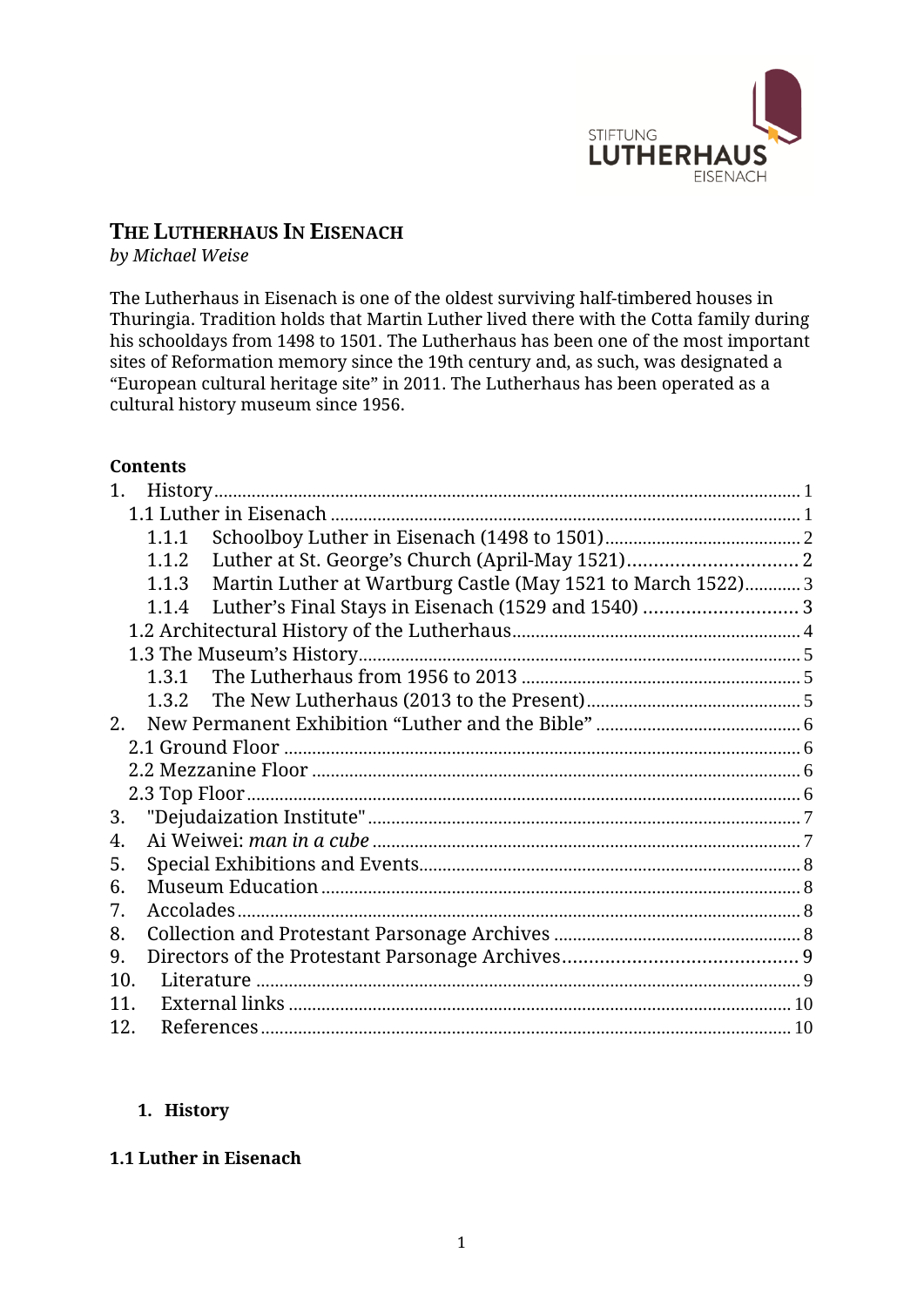

Martin Luther resided in his "beloved town" of Eisenach several times during his lifetime. He spent three years of his schooldays there and translated the New Testament at Wartburg Castle.

# <span id="page-1-0"></span>**1.1.1 Schoolboy Luther in Eisenach (1498 to 1501)**

Martin Luther, son of Hans (1459–1530) and Margarethe Luder, née Lindemann (1459–1531), was born in the Central German city of Eisleben on November 10, 1483. Luther attended the Latin school in the neighboring city of Mansfeld, before moving to Magdeburg where he attended the cathedral school for one year in 1497. Young Luther moved to Eisenach just one year later. <sup>1</sup> He initially lived with relatives in his mother's hometown. Since he still had to earn something for his keep, though, he went from house to house as a choirboy, something quite common for school students in that day. Luther's first biographer Johann Mathesius recounts that the schoolboy's singing pleased a young woman so much that she took him into her home.<sup>2</sup> She was young Ursula Cotta, wife of city councilman Conrad (Cunz) Cotta and daughter of Heinrich Schalbe. Her father was one of Eisenach's most prominent residents in his day.<sup>3</sup> At that time, the Cottas also had extensive influence and property in Eisenach. Since they owned several houses in the city in the early 16th century, including the present-day Lutherhaus, , the schoolboy Martin Luther very likely lodged there for a while.<sup>4</sup>

In addition to his education at St. George's parochial school, his spiritual growth during his days in Eisenach was primarily influenced by the *Collegium schalbense*, a circle of pious laypersons around Heinrich Schalbe with close ties to the Franciscans and shaped by their piety. Luther also attended meetings at the home of diocesan priest Johannes Braun, where those gathered made music, said prayers and discussed religious and humanist books.<sup>5</sup> Luther departed Eisenach in early 1501 to attend the University of Erfurt. Luther had fond memories of his schooldays "ynn meiner lieben Stad" (in my beloved town) $6$  and remained in contact with several residents of Eisenach all his life.<sup>7</sup>

# <span id="page-1-1"></span>**1.1.2 Luther at St. George's Church (April-May 1521)**

Luther's second stay in Eisenach lasted but briefly. Upon being summoned by newly elected emperor Charles V to the Diet of Worms in March of 1521, Luther set out from Wittenberg on April 2. He reached Eisenach by way of Leipzig, Weimar, Erfurt und Gotha and preached a sermon at St. George's Church. 8

Luther was called upon at the Diet of Worms to recant his writings (April 17, 1521) but, after receiving a day to think over his answer, but the friar from Wittenberg refused (April 18, 1521). Martin Luther departed Worms on April 26, heading back to Wittenberg. He and his traveling companions reached Eisenach on the evening of May 1. He saw acquaintances from his youth again there and preached a sermon at St. George's Church again the next morning, this time, however, against the pastor's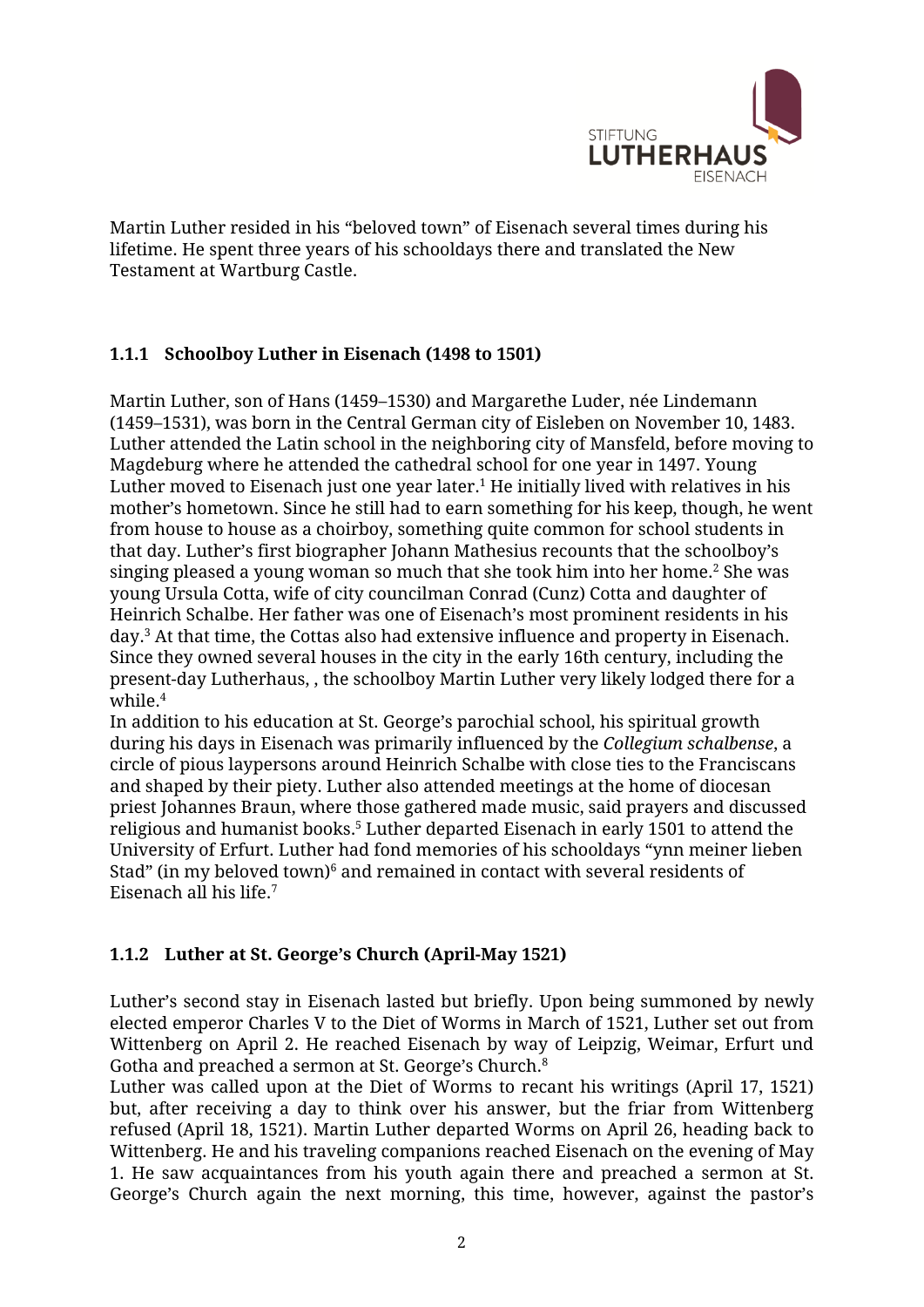

objections. <sup>9</sup> The very same day, Luther traveled on to Möhra where he intended to visit relatives.

# <span id="page-2-0"></span>**1.1.3 Martin Luther at Wartburg Castle (May 1521 to March 1522)**

Newly elected Holy Roman Emperor Karl V summoned Martin Luther before the Imperial Diet of Worms in March of 1521 because of his Reformation writings. The monk from Wittenberg was called upon to recant his writings (April 17, 1521) but, after having been given a day to consider, he refused (April 18, 1521). Martin Luther departed from Worms on April 26, 1521, heading back to Wittenberg. On May 4, 1521, armed horsemen forced his escorts and him to stop in the Thuringian Forest near Altenstein Castle. They "abducted" Luther, who had foreknowledge of the plan, and brought him to Wartburg Castle above Eisenach. He was in fact being hidden for his own safety since he was threatened by the imperial ban ensuing from his refusal to recant in Worms. The Edict of Worms issued a short time later not only placed Luther under the ban and declared him a heretic but also officially forbade the printing and dissemination of his writings thenceforth.<sup>10</sup>

Luther, who had assumed the alias "Junker Jörg" in allusion to St. George, patron saint of the cities of Eisenach and Mansfeld, used the period of solitude and seclusion at Wartburg Castle to study the biblical New Testament texts intensively. Upon being ambushed near Altenstein Castle, he had quickly grabbed his Hebrew Bible and Greek New Testament. Luther initially used them to continue his exegesis of individual Bible passages before beginning his epochal labor: Starting in mid-December 1521, he translated the entire Greek New Testament into "German" in just eleven weeks. Since there was no standard German language in his day, Luther used the language of the Saxon chancellery for his translation, which was relatively widespread through its use in diplomatic correspondence. Unlike his predecessors, Luther did not translate the Bible based on the Latin Vulgate. Instead, he took the original Greek text as his starting point and only consulted the Vulgate as a supplement. This enabled him to free himself of its characteristic Latin style and create a readable but elegant Bible text. Unable to find any exact German equivalents for many biblical terms, Luther created numerous new words and idiomatic expressions while translating the Bible.<sup>11</sup> Luther had the finished translation manuscript in his baggage when he returned to Wittenberg in early March of 1522 because unrest had broken out there. He revised it thoroughly together with Philipp Melanchthon, professor of Greek at the University of Wittenberg and one of Luther's confidants, before delivering it to Melchior Lotter the Younger for printing in the summer. The first edition of the so-called September Testament was published on September 20, 1522.<sup>12</sup> Luther had already begun translating the Old Testament in the meantime. It took until 1534, though, for Luther, collaborating with numerous experts, to be able to present a complete translation of the Bible.<sup>13</sup>

# <span id="page-2-1"></span>**1.1.4 Luther's Final Stays in Eisenach (1529 and 1540)**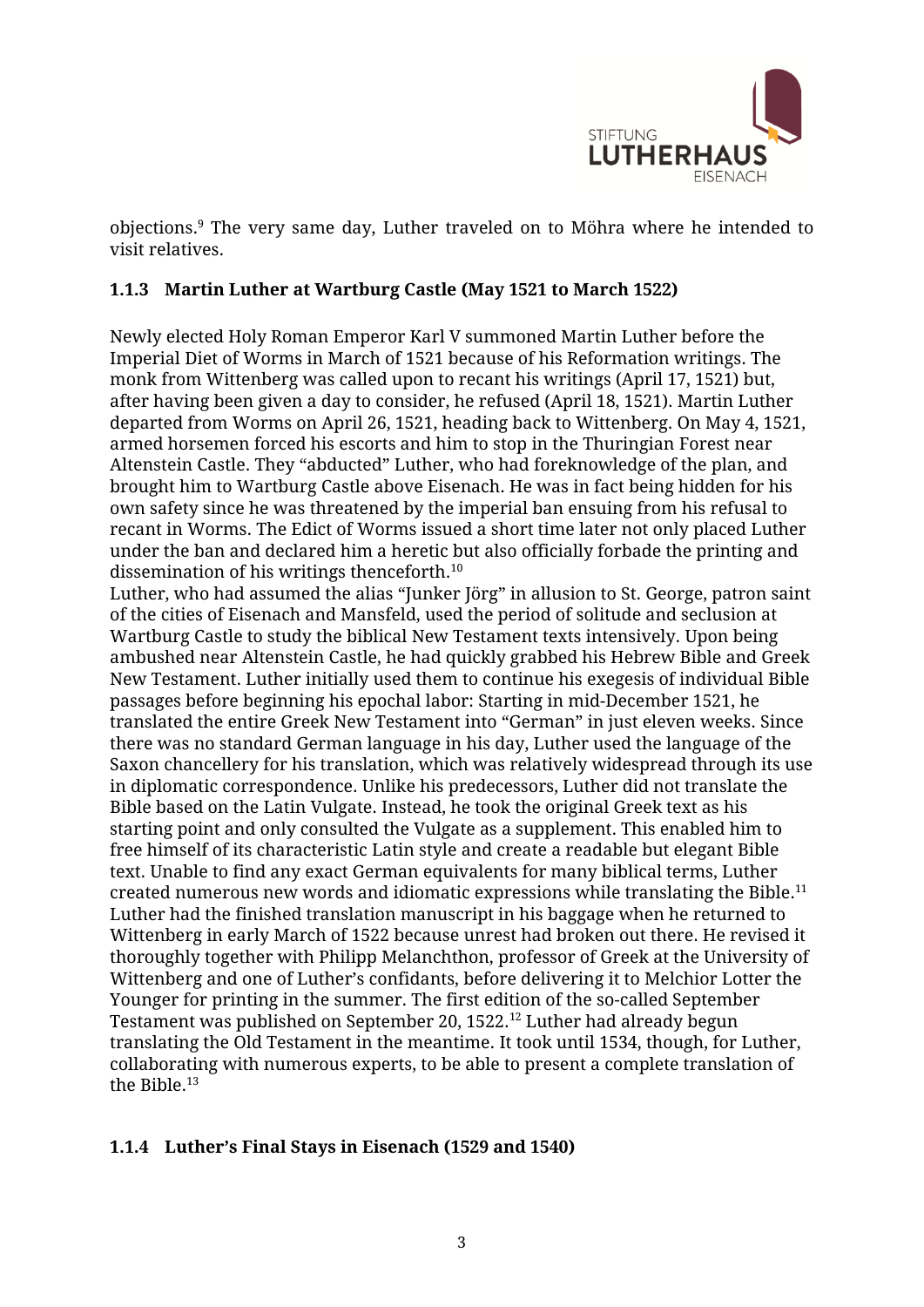

Martin Luther stayed in Eisenach two more times after leaving Wartburg Castle. He stopped over in Eisenach on his way to and his way back from the Marburg Colloquy (1529) but only briefly each time. 14

Luther's final stay in the city in which he claimed he was "better known than anywhere else" was in conjunction with a religious colloquy.<sup>15</sup> This time, though, Melanchthon was supposed to travel to Hagenau to negotiate conditions and procedural issues for a future religious colloquy between Protestants and Catholics. Melanchthon fell gravely ill in Weimar, though and Luther visited him there at the behest of the Elector of Saxony. After nearly two weeks, they both set out for Eisenach, arriving on July 7, 1540. Together with Nikolaus von Amsdorf, they resided in the home of superintendent and reformer Justus Menius, who was himself taking part in the Hagenau Colloquy in the meantime. Luther stayed in Eisenach for three weeks and preached several sermons at the local Franciscan church during this time. 16

### <span id="page-3-0"></span>**1.2 Architectural History of the Lutherhaus**

The historic building's architectural history was thoroughly studied and documented prior to the extensive restoration and renovation of the Lutherhaus (2013–2015).<sup>17</sup> The dendrochronological tests performed at that time revealed that the smaller predecessor building dates to 1269. This makes the Lutherhaus in Eisenach one of the oldest half-timbered houses in Thuringia. The domestic outbuilding to the south was expanded substantially in 1356, enlarging the Lutherhaus to its present architectural volume.

The exact date when the Cotta family came to own the Lutherhaus, which initially consisted of several individual buildings, is not documented. That the Cottas already owned the present-day Lutherhaus around 1500 is certain, however. 18

In the early 1560s, Hans Leonhard, a Renaissance master builder in Eisenach, purchased the building, which was being used as a brewery at that time. Leonhard was long assumed to have created the Lutherhaus's magnificent Renaissance facade too but recent architectural history research suggests that, although he created the Renaissance portal, the facade was originally part of the adjacent electoral palace and only added to Lutherhaus after the demolition of the palace in 1742.<sup>19</sup>

The date of the half-timbering is also disputed. Whereas older depictions of the Lutherhaus maintain it was only built after the conflagration of the city in  $1636<sup>20</sup>$ current analyses suggest that construction had already been completed in the 16th century.<sup>21</sup> The Lutherhaus changed hands frequently during the early modern period and its owners put it to different uses.

A restaurant and bar, the "Lutherkeller", was located in the building from 1898 onward. Its proprietor Adolf Lukass decorated his establishment in "old German style" and also showed his guests the historic "Luther chambers" in which Luther supposedly lived as a student for a surcharge.

The Lutherhaus had survived every war and city fire largely undamaged until World War II. An American blockbuster bomb exploded over Luther Square on November 23, 1944. The explosion heavily damaged the building's north facade, the southern section in which the Luther chambers and the half-timbered hall are located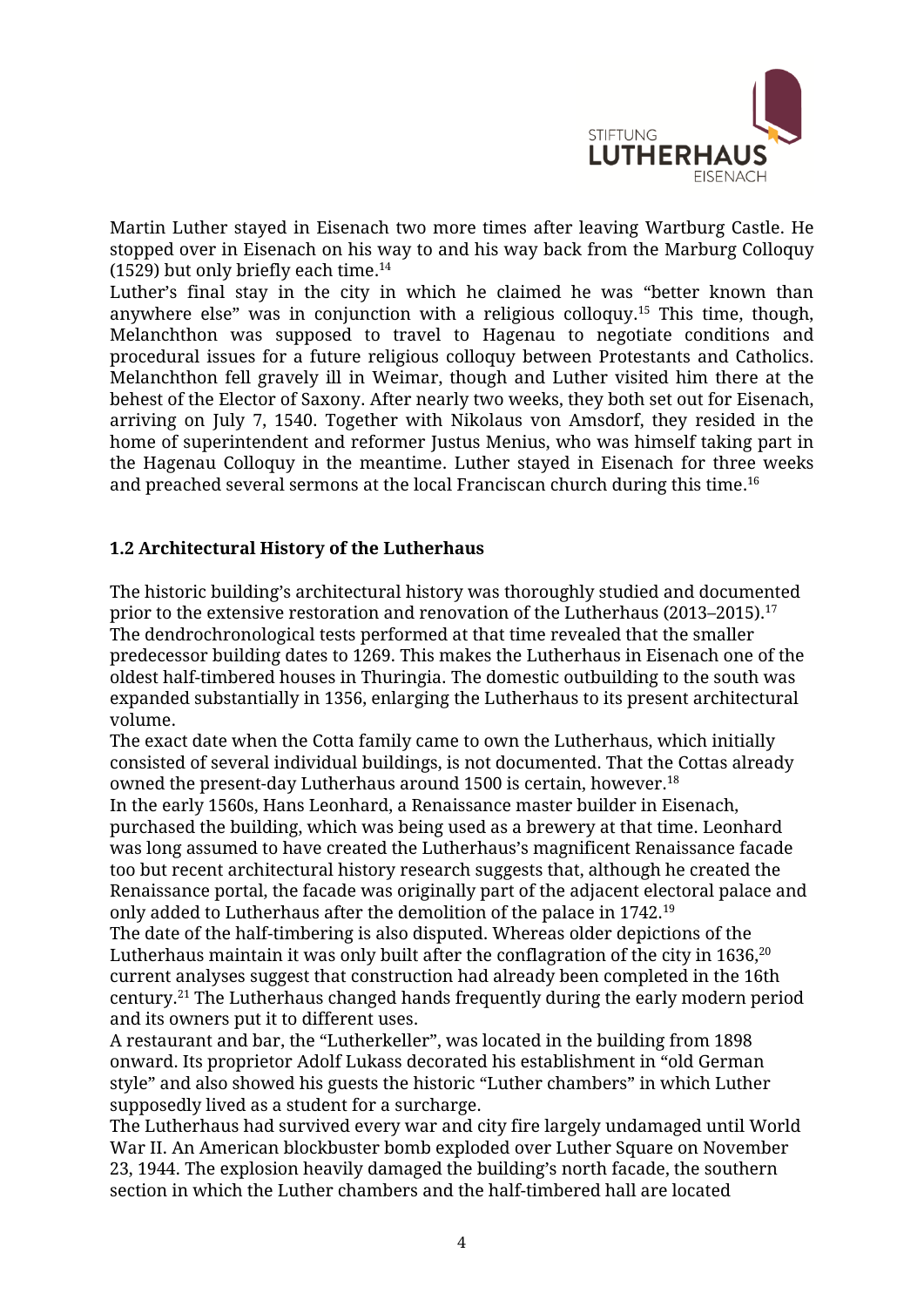

remaining intact, though. The damaged building was swiftly repaired after the war's end.<sup>22</sup>

### <span id="page-4-0"></span>**1.3 The Museum's History**

### <span id="page-4-1"></span>**1.3.1 The Lutherhaus from 1956 to 2013**

Once the house had been rebuilt, the Lukass family continued running the "Lutherkeller" restaurant until 1953. Following part of the family's escape to West Germany, the Evangelical Lutheran Church in Thuringia rented space in the house in 1955. It expanded the existing historic Luther site, housed the "Protestant Parsonage Archives" (see section 8) in it, and opened a site of memory in the Lutherhaus in 1956, which was a hybrid historic site, collection and museum. Karoline Schneider, wife of the late Mr. Lukass and owner of half the house until her death, bequeathed her half of the house to the Thuringian Regional Church in 1965. The church acquired the other half from the Lukass family heirs in 1997. The Thuringian Regional Church retained ownership of the Lutherhaus after reunification and used it as a Reformation site. The Wartburg Verlag GmbH ran the Lutherhaus from 2006 to 2013.<sup>23</sup> Despite repeated restoration and renovation (in 1976-77 and 1983, among other times), $^{24}$  the house soon reached its architectural limits. The storage conditions for the Parsonage Archives' holdings proved to be inadequate too. The was one final modernization actions included the complete redesign of the permanent exhibition "Rediscovering Martin Luther" in 1996, which was state-of-the-art at that time and served as the model for the modernization of the Lutherhaus in Wittenberg. All the same, the Lutherhaus grew less attractive and less modern than other historic Reformation sites over the years.<sup>25</sup>

# <span id="page-4-2"></span>**1.3.2 The New Lutherhaus (2013 to the Present)**

The Evangelical Church in Central Germany created out of the merger of the Evangelical Lutheran Church in Thuringia and the Evangelical Church of the Church Province of Saxony in 2009 established the *Stiftung Lutherhaus Eisenach* in 2013 prior to the Reformation quincentenary in 2017 with the intention of establishing a modern museum that meets international museum standards. The Protestant Parsonage Archives' holdings, previously the property of the *Verband evangelischer Pfarrerinnen and Pfarrer in Deutschland e.V.*, were donated to the newly established foundation and have been the basis of the museum's collection ever since. The Lutherhaus received its first-ever full-time director and curator, Dr. Jochen Birkenmeier, who also redesigned the museum's look and content and designed the current permanent exhibition "Luther and the Bible" (see section 2).<sup>26</sup>

The Lutherhaus was completely renovated and restored from 2013 to 2015. During this time, the Lutherhaus's museum education and management units relocated to the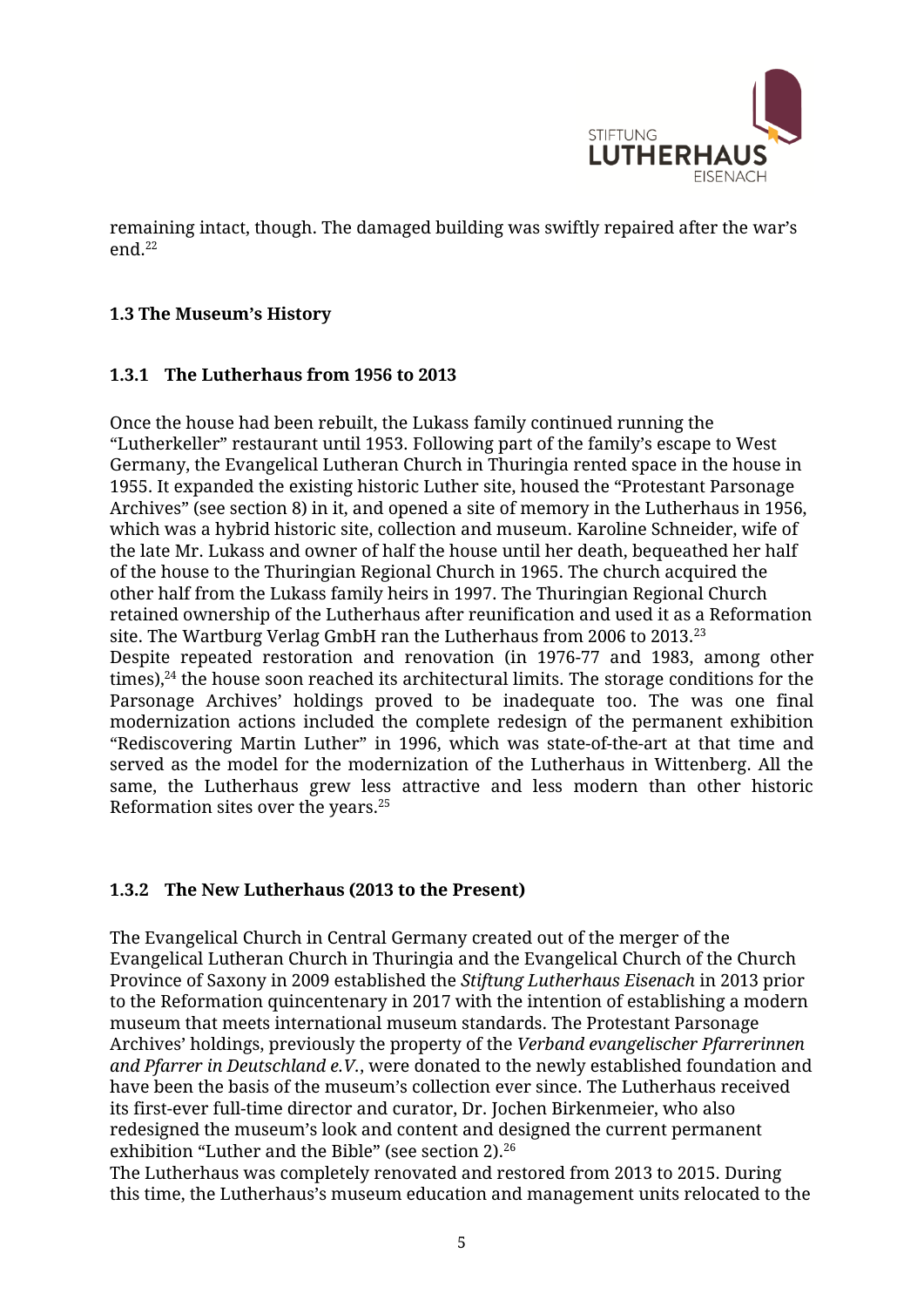

nearby Creutznach House. The new Lutherhaus was reopened with a major festival worship service followed by a grand reopening party on September 26, 2015. 27

# <span id="page-5-0"></span>**2. New Permanent Exhibition "Luther and the Bible"**

The house's interior and the exhibition were redesigned as the building was being renovated and remodeled. The new permanent exhibition "Luther and the Bible" explores Luther's historic translation of the Bible on three floors, presenting many (art) historical treasures, such as several paintings by the Cranach School, masterpieces of the *Römhilder Textilschatz*, and the parish register with the entry recording Johann Sebastian Bach's baptism. Moreover, numerous other exhibited objects and modern media stations enable the museum's visitors to access exhibition themes interactively.

Remodeling has largely made the Lutherhaus accessible for the first time in its history. Even the pergola in the courtyard is fully accessible for the first time.

# <span id="page-5-1"></span>**2.1 Ground Floor**

The exhibition begins on the ground floor and takes a look at Luther's cultural world around 1500 and the forms of piety and religious practices he encountered. His schooldays in Eisenach as well as his path to becoming a friar and the evolution of his Reformation beliefs are explored.

### <span id="page-5-2"></span>**2.2 Mezzanine Floor**

Luther's translation of the Bible was indubitably one of his most significant and influential achievements. The difficulties and challenges of translation are examined on the mezzanine floor of the Lutherhaus. "German's" linguistic diversity is communicated engagingly and Luther's own statements about "interpreting" are presented as well. The role played by the numerous experts who collaborated with Luther on his translation of the Bible is revealed at the same time. What is more, the historical Luther chambers on the mezzanine floor can also be toured.

### <span id="page-5-3"></span>**2.3 Top Floor**

Neither the Reformation nor the effective history of Luther's translation of the Bible ended with his death in 1546. On the contrary, Luther's translation of the Bible has been shaping German language, literature and music to this day. This can be traced in many individual examples on the top floor. The founding of the *Cansteinsche Bibelanstalt* and the development of standing type were extremely important for the spread and enduring success of the Luther Bible because these innovations were what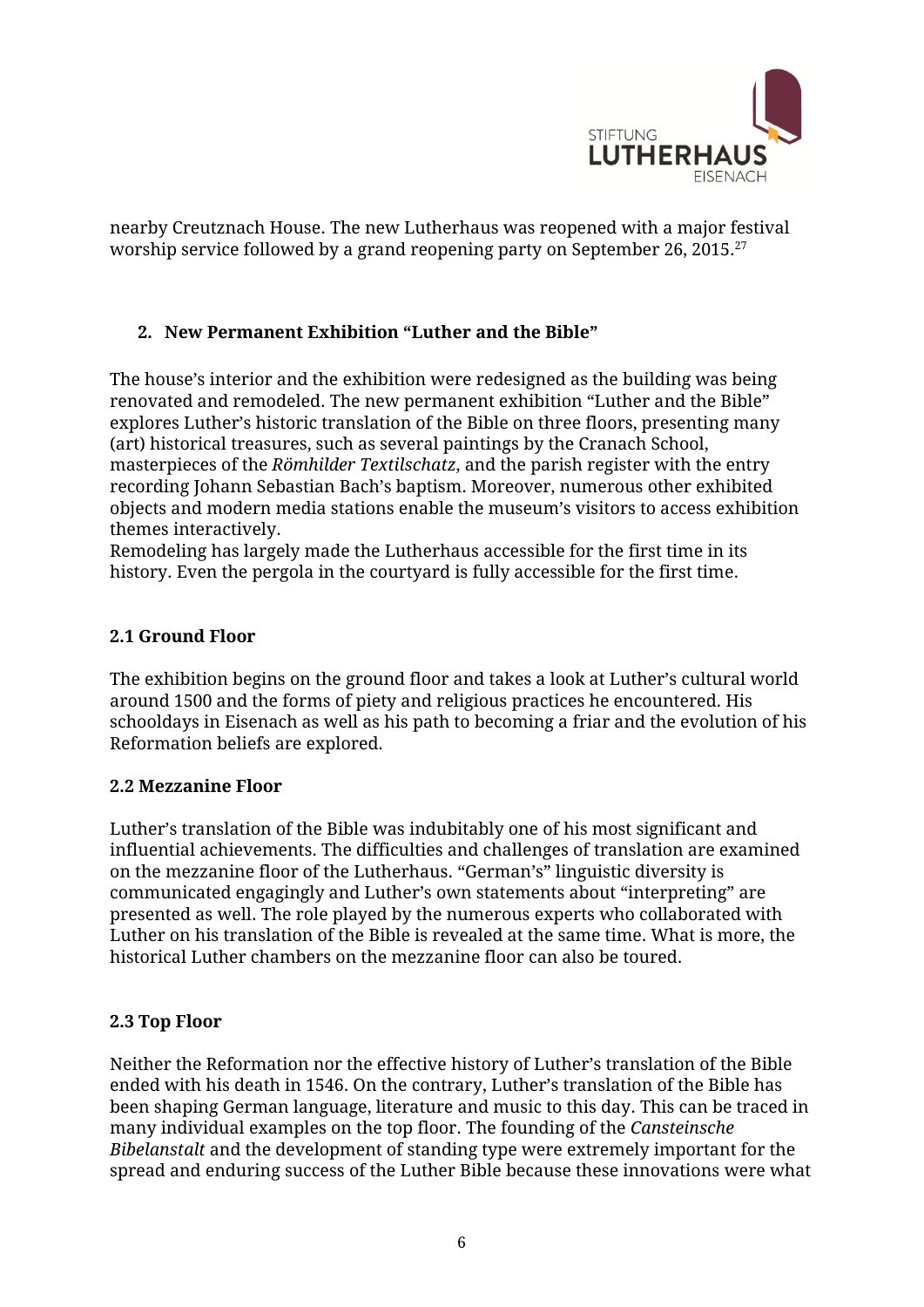

made the Bible a mass produced product disseminated throughout the entire world in the wake of the missionary movement inspired by Pietism.

The darkest chapter of the reception of Luther's Bible and his writings has a place in the permanent exhibition too: Luther's anti-Semitic statements were frequently invoked in the Third Reich and put to use for Nazi propaganda. Founded in Wartburg Castle in 1939, the "Institute for the Study (and Elimination) of Jewish Influence on German Church Life" ("Dejudaization Institute") made it its mission to draft new editions of the New Testament Gospels in which every reference to Judaism and the history of Israel was expunged. The outbreak of World War II kept the period of the Dejudaization Institute's work very brief. The institute's publications were never widely circulated, either.<sup>28</sup> The final exhibition gallery highlights the significance of the (Luther) Bible today and the challenges of the current revision of the Luther Bible.

### <span id="page-6-0"></span>**3. "Dejudaization Institute"**

Since 2019, the Lutherhaus has had a second major theme in addition to the history of the Reformation: the scholarly treatment and confrontation of the anti-Semitic "Dejudaization Institute", which was active in Eisenach between 1939 and 1945. In March of 2018, Lutherhaus-Director Jochen Birkenmeier launched the initiative to erect a "Dejudaization Institute" memorial, which was unveiled in Eisenach at a ceremony on May 6, 2019, eighty years after the founding of the institute. The Lutherhaus has been showing the special exhibition "Study and Eradication: The Church's 'Dejudaization Institute', 1939–1945" (curated by Jochen Birkenmeier and Michael Weise) since September 19, 2019. It will run at the Lutherhaus until the end of 2022. It examines the institute's historico-political origins and intellectual roots, the impact of its work, and the arduous path to confronting its history after 1945. It also explores the institute staffers' appropriation of Martin Luther and his anti-Jewish statements.<sup>29</sup>

# <span id="page-6-1"></span>**4. Ai Weiwei:** *man in a cube*

In 2019, the Stiftung Lutherhaus Eisenach succeeded in acquiring the sculpture *man in a cube*, which Ai Weiwei had created for the exhibition *Luther and the Avant-Garde* shown in Wittenberg during the 2017 quincentenary of the Reformation. In *man in a cube*, the Chinese artist explored his experiences of anxiety and isolation following his arrest by Chinese authorities: "My work is physically a concrete block, which contains within it a single figure in solitude. That figure is the likeness of myself during my eighty-one days under secret detention in 2011."<sup>30</sup> Concentrating on ideas and language helped Ai Weiwei endure his imprisonment. He was also intrigued by the connectedness of freedom, language and ideas embodied by Martin Luther, to whom he explicitly paid tribute with *man in a cube*. It was erected in the courtyard of the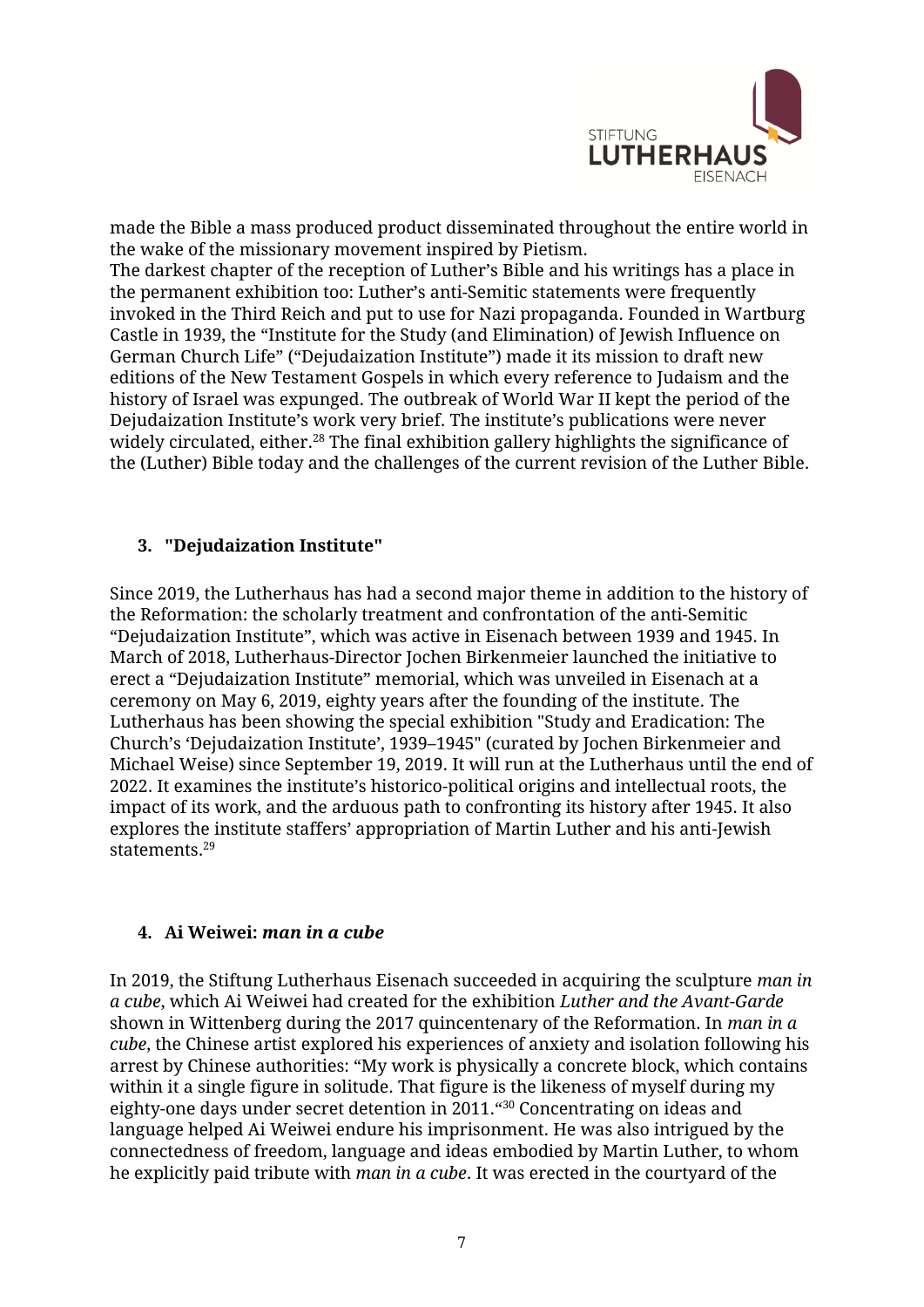

Lutherhaus and presented to the public at a ceremony in October 2020, 500 years after the publication of Martin Luther's treatise *On the Freedom of a Christian* (1520).<sup>31</sup>

# <span id="page-7-0"></span>**5. Special Exhibitions and Events**

A private residential and commercial building was built on the empty lot to the west of the Lutherhaus concurrently with its renovation (2013–2015). A glass entrance hall connects it to the historic Lutherhaus. The *Stiftung Lutherhaus Eisenach* uses the ground floor of the new building as a reception area and museum shop. The new special exhibition gallery in which changing special exhibitions have been shown since 2016 is also located there. What is more, the Lutherhaus regularly hosts events, including the annual museum party on Luther's birthday (November 10), Children's Culture Night and readings, concerts and lectures.

# <span id="page-7-1"></span>**6. Museum Education**

Groups of visitors can also take advantage of different museum education courses at the Lutherhaus in addition to the permanent exhibition. These include "School in Luther's Day" and different workshop courses on calligraphy and letterpress printing. Worksheets are also provided to school and confirmand groups.

# <span id="page-7-2"></span>**7. Accolades**

The permanent exhibition at the Lutherhaus has received the 2016 ICONIC AWARD in the category "Architecture – Best of Best", the "2016 Thuringian Tourism Award" (special award: "Digital Solutions Tourism"), and a special museum award from the Sparkassen-Kulturstiftung Hessen-Thüringen in 2016. The Museumsverband Thüringen awarded the Lutherhaus Eisenach its Museum Seal in October 2017. It recognizes museums that exemplarily meet the quality standards of the International Council of Museums (ICOM) and the Deutscher Museumsbund (DMB).

### <span id="page-7-3"></span>**8. Collection and Protestant Parsonage Archives**

The Protestant Parsonage Archives' holdings are the basis of the Lutherhaus's own museum collection. It was created in 1925 by August Angermann (1867–1948), pastor in Merseburg. Angermann had announced his intention to assemble a collection on the history and significance of the Protestant parsonage at the clergy convention in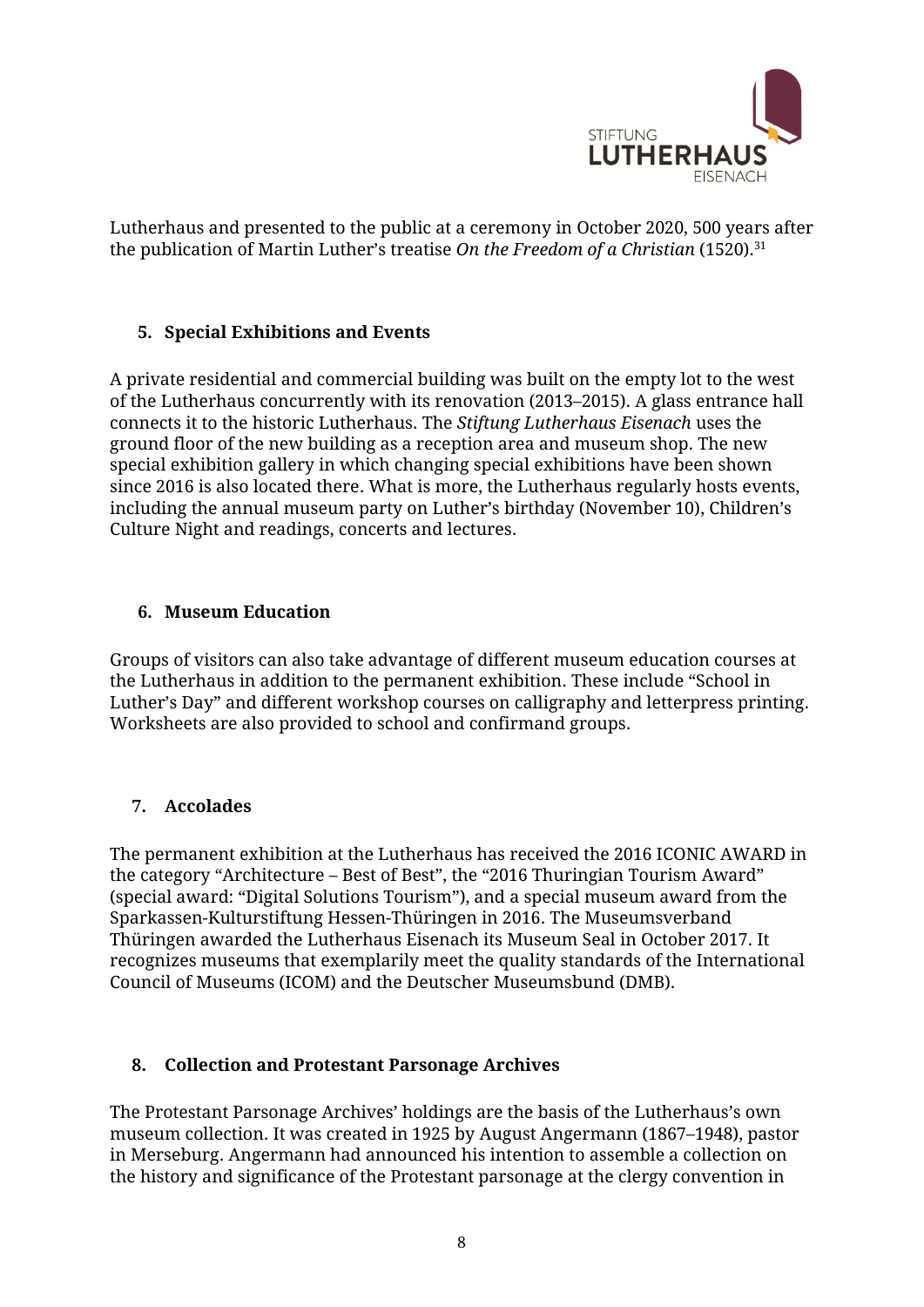

Giessen one year earlier. At the next clergy convention in Hamburg (1925), the Protestant clergy associations tasked him with putting his plan into action. In 1931, the collection already consisted of over 1300 individual items (paintings, drawings, etchings, photos, books, letters, manuscripts, insignia, coins, medals, family registers, etc.) on public display in three rooms of Wittenberg Palace as of November 2, 1932.

The collection was closed during World War II. After the end of the war, it was initially supposed to be brought to Eisleben but no suitable facility could be found there. Instead, the Protestant Parsonage Archives' holdings were brought were brought at Bishop of Thuringia Moritz Mitzenheim's prompting to Eisenach where they were stored at Haus Hainstein until 1956.

The holdings were transferred to the Lutherhaus where they were presented to the public in a permanent exhibition that opened on May 1, 1956.<sup>32</sup> The exhibition on the top floor of the Lutherhaus remained largely unchanged until 1995. The thoroughly redesigned and updated exhibition "A Trip through the History of the Protestant Parsonage" opened in 1996. Since storage conditions at the historic Lutherhaus proved to be increasingly problematic for the collection's holdings in terms of space and climate, a storage facility for the Protestant Parsonage Archives was added to the newly built Regional Church Archives in Eisenach in 2014 where the holdings are once again accessible for study.

# <span id="page-8-0"></span>**9. Directors of the Protestant Parsonage Archives**

August Angermann (1925–1948) (pastor) Willy Quandt (1948–1968) (pastor) Dr. Herbert von Hintzenstern (1968–1986) (church councilor and pastor) Johann-Friedrich Enke (1986–1995) (pastor) Dr. Wolfgang Schenk (1995–2000) (pastor/director of the Thuringian Regional Church Archives) Dr. Hagen Jäger (2000–2011) (pastor) Barbara Reichert (2011–2012) (pastor) Dr. Jochen Birkenmeier (2013-present) (historian)

### <span id="page-8-1"></span>**10.Literature**

- Jochen Birkenmeier, Das/The Lutherhaus in Eisenach, Eisenach 2015.
- Ernst-Otto Braasch, Die Familie Schalbe in Eisenach, in: Amtsblatt der Evangelisch-Lutherischen Kirche in Thuringia 34 (1981) No. 10, p. 85–87.
- Hans-Joachim Döring, Michael Haspel (Eds.), Lothar Kreyssig und Walter Grundmann. Zwei kirchenpolitische Protagonisten des 20. Jahrhunderts in Mitteldeutschland, Weimar 2014.
- Hagen Jäger, Luther House Eisenach. Transl. by Richard Hughes, Regensburg 2004.
- Scott H. Hendrix, Martin Luther. Visionary Reformer, New Haven 2015.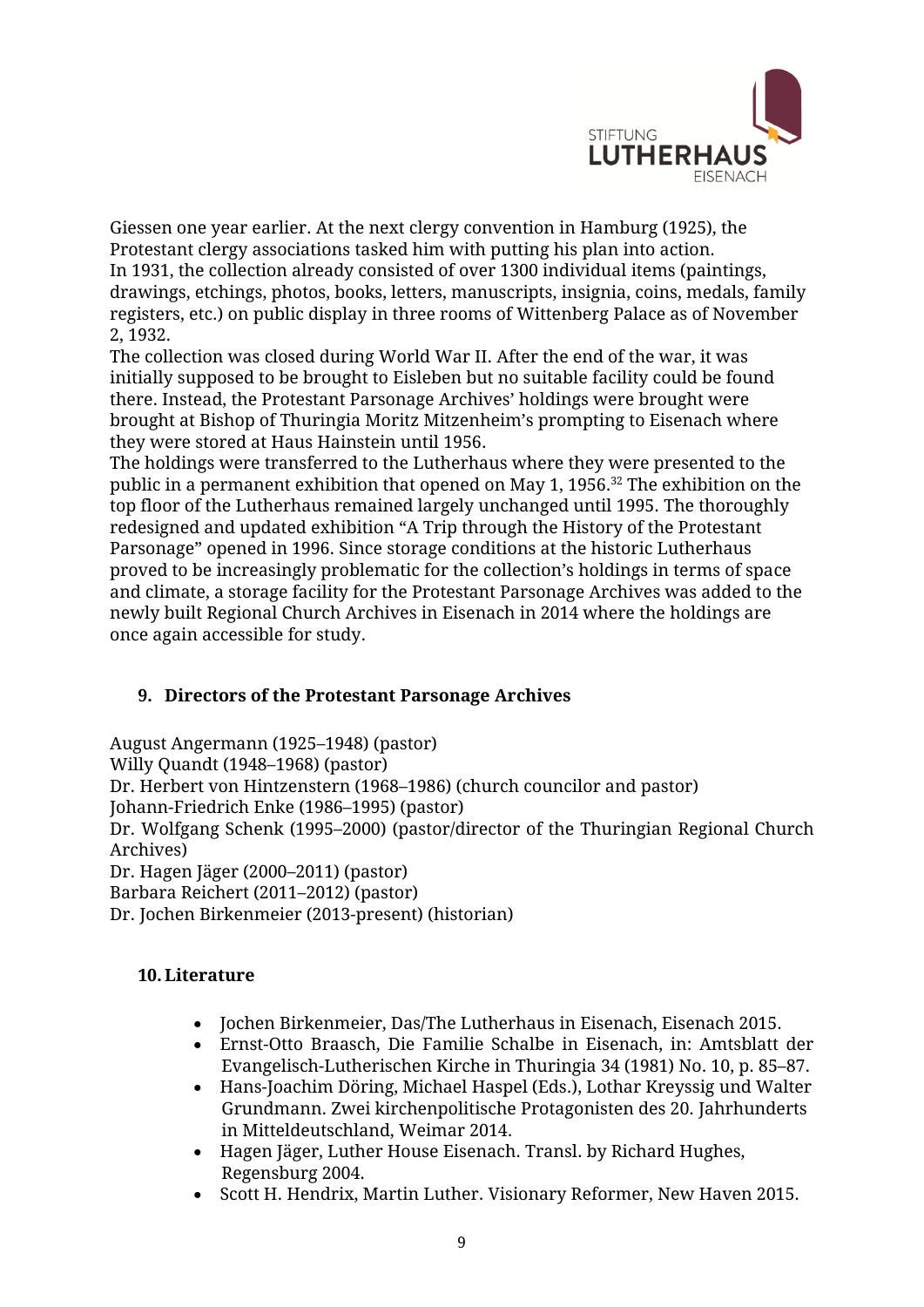

- Volkmar Joestel, Martin Luther. Rebel and Reformer. A Biographical Sketch. Engl. Transl. by Stephen P. Glinsky, 4th Edition, Wittenberg 2013.
- Hans Eberhard Matthes, Das Eisenacher Lutherhaus mit einem Anhang 'Das Geschlecht Cotta', Eisenach 1939.
- Hans-Dieter Meister, Das Lutherhaus in Eisenach, (East) Berlin 1989.
- Willy Quandt, Martin Luther als Schüler in Eisenach and das Eisenacher Lutherhaus, (East) Berlin 1965.

### <span id="page-9-0"></span>**11. External links**

Website of the Stiftung Lutherhaus Eisenach: [www.lutherhaus-eisenach.com](http://www.lutherhaus-eisenach.com/)

Website of the Evangelical Church in Central Germany: <http://www.ekmd.de/service/english/>

### <span id="page-9-1"></span>**12. References**

<sup>1</sup> Scott H. Hendrix, Martin Luther. Visionary Reformer, New Haven 2015, p. 16-23; Thomas Kaufmann: Martin Luther, München 2006, p. 28ff.; Heinz Schilling, Martin Luther. Rebell in einer Zeit des Umbruchs. Eine Biographie, Munich 2012, p. 68ff. 2 Johann Mathesius, Historien von des ehrwirdigen inn Gottseligen theuren Manns Gottes, D. Martin Luthers Anfang, Lehre, Leben […] Sterben, Nürnberg 1588, p. 3r. <sup>3</sup> Ernst-Otto Braasch, Die Familie Schalbe in Eisenach, in: Amtsblatt der Evangelisch-Lutherischen Kirche in Thüringen 34 (1981) No. 10, p. 85–87, here: p. 86. <sup>4</sup> Braasch, Schalbe, p. 86ff.

5 Jochen Birkenmeier, Das/The Lutherhaus in Eisenach, Eisenach 2015, p. 9–12; Hendrix, Luther, p. 25; Schilling, Luther, p. 69.

<sup>6</sup> Martin Luther, D. Martin Luthers Werke. Kritische Gesamtausgabe, Vol. 30/2, Weimar 1909, p. 576.

<sup>7</sup> Herbert von Hintzenstern: Vorspiele zur Reformation in Eisenach, in: Amtsblatt der Evangelisch-Lutherischen Kirche in Thüringen 34 (1981) Nr. 10, p. 79–85, here: p. 81. <sup>8</sup> Karl Köthe: Martin Luther und die Lutherstätten in und um Eisenach, Leipzig 1994, S. 58; Schilling: Luther, S. 213.

 $9$  Köthe: Martin Luther und die Lutherstätten, S. 70; Brecht: Luther I, p. 450; Schilling: Luther, p. 239.

<sup>10</sup>Volkmar Joestel, Martin Luther. Rebel and Reformer. A Biographical Sketch. Engl. Transl. by Stephen P. Glinsky, 4th Edition, Wittenberg 2013, p. 30ff.

<sup>11</sup> Birkenmeier, Lutherhaus, p. 40f.; Hendrix, Luther, p. 107-115 and 126ff..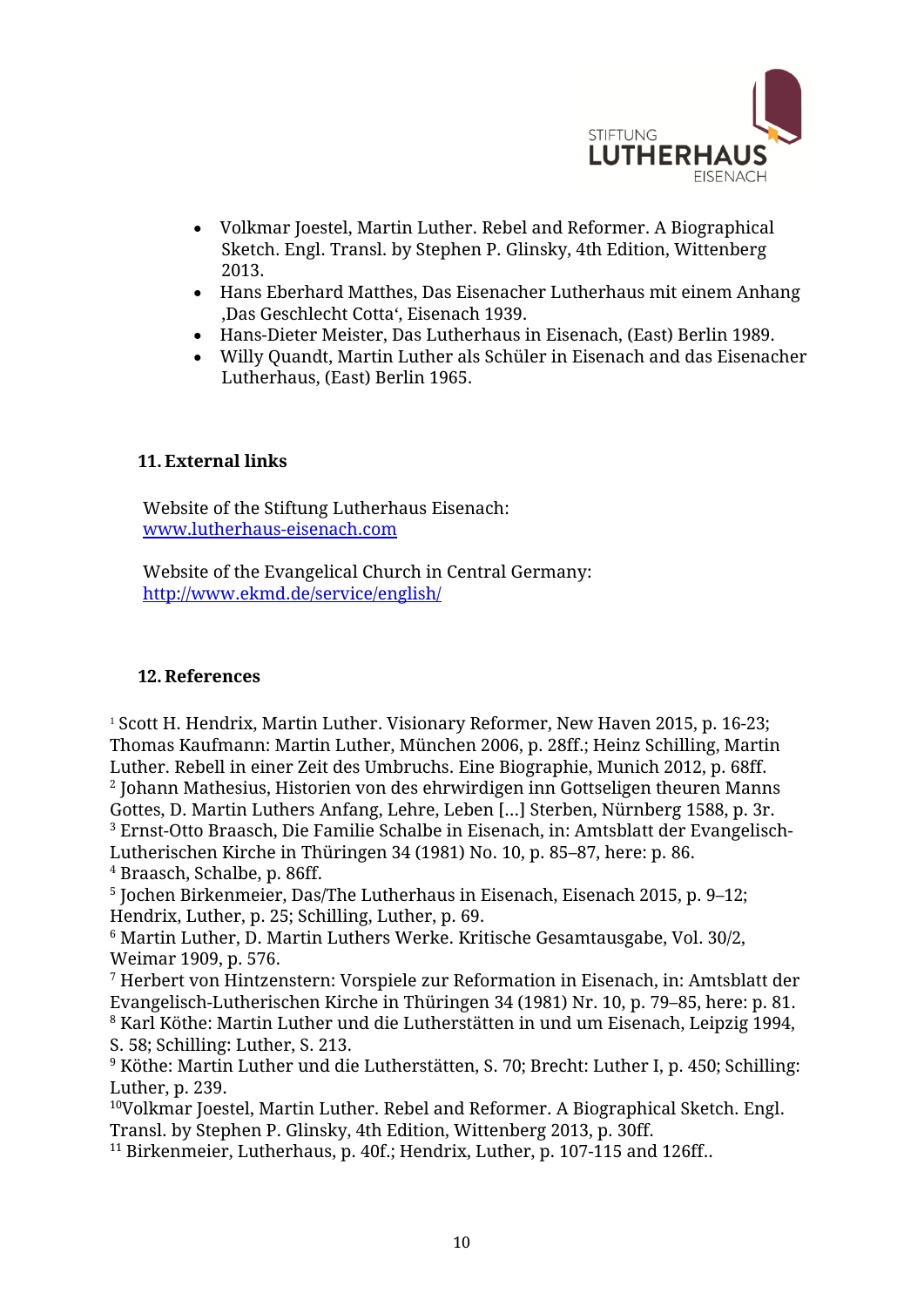

<sup>12</sup> Heinrich Bornkamm, Martin Luther in der Mitte seines Lebens. Das Jahrzehnt zwischen dem Wormser und dem Augsburger Reichstag. Aus dem Nachlass herausgegeben v. Karin Bornkamm, Göttingen 1979, p. 81.

<sup>13</sup> Hendrix, Luther, p. 240; Schilling, Luther, p. 272ff.

<sup>14</sup> Köthe: Luther und Lutherstätten, p. 115f.

<sup>15</sup> Martin Luther: D. Martin Luthers Werke. Kritische Gesamtausgabe, Briefwechsel, Bd. 1, Weimar 1930, p. 610.

<sup>16</sup> Köthe: Luther und Lutherstätten, p. 116–119.

<sup>17</sup> Dokumentation zur bauhistorischen Untersuchung des Lutherhauses in Eisenach. Erstellt vom Restaurierungsatelier Wolfgang Petzholdt, March 2012.

<sup>18</sup> Hans Eberhard Matthes: Das Eisenacher Lutherhaus mit einem Anhang "Das Geschlecht Cotta", Eisenach 1939, p. 25.

<sup>19</sup> Abschlussbericht Hauptuntersuchung, p. 45f.

<sup>20</sup> Hans-Dieter Meister, Das Lutherhaus in Eisenach, (East)Berlin 1989, p. 8–10; Willy Quandt, Martin Luther als Schüler in Eisenach und das Eisenacher Lutherhaus, (East)Berlin 1965, p. 13.

<sup>21</sup> Abschlussbericht Hauptuntersuchung, p. 51; Abschlussbericht Nachuntersuchung, p. 19.

<sup>22</sup> Birkenmeier, Lutherhaus, p. 7.

<sup>23</sup> Uta Schäfer, Das Jubiläum als Chance, in: Glaube + Heimat, 29.10.2010:

http://www.glaube-and-heimat.de/2010/10/29/das-jubilaum-als-chance/

<sup>24</sup> Meister, Lutherhaus, p. 7–10.

<sup>25</sup> Birkenmeier, Lutherhaus, p. 21f.

<sup>26</sup> Birkenmeier, Lutherhaus; Sabine Kuschel, "Luther" auf Kurs 2017:

[http://www.mitteldeutsche-kirchenzeitungen.de/2013/11/30/%C2%BBluther%C2%AB](http://www.mitteldeutsche-kirchenzeitungen.de/2013/11/30/%C2%BBluther%C2%AB-auf-kurs-2017/)[auf-kurs-2017/](http://www.mitteldeutsche-kirchenzeitungen.de/2013/11/30/%C2%BBluther%C2%AB-auf-kurs-2017/) (January 27, 2016); Luther House in Eisenach will open in September 2015 after renovation and extension, online at:

[http://www.luther2017.de/en/neuigkeiten/luther-house-in-eisenach-will-open-in](http://www.luther2017.de/en/neuigkeiten/luther-house-in-eisenach-will-open-in-september-2015-after-renovation-and-extension/)[september-2015-after-renovation-and-extension/](http://www.luther2017.de/en/neuigkeiten/luther-house-in-eisenach-will-open-in-september-2015-after-renovation-and-extension/) (January 27, 2016).

<sup>27</sup> Luther's house in Eisenach reopens after renovation:

[http://www.dw.com/en/luthers-house-in-eisenach-reopens-after-renovation/a-](http://www.dw.com/en/luthers-house-in-eisenach-reopens-after-renovation/a-18741464)[18741464](http://www.dw.com/en/luthers-house-in-eisenach-reopens-after-renovation/a-18741464) (January 27, 2016).

<sup>28</sup> Birkenmeier, Lutherhaus, p. 34–58; Karl-Wilhelm Niebuhr, Walter Grundmann: Neutestamentler and Deutscher Christ, in: Hans-Joachim Döring, Michael Haspel (Eds.), Lothar Kreyssig und Walter Grundmann. Zwei kirchenpolitische Protagonisten des 20. Jahrhunderts in Mitteldeutschland, Weimar 2014, p. 28–46, here: p. 35–38. <sup>29</sup> "Study and Eradication. The Church's "Dejudaization Institute" 1939–1945"], Website

of the Lutherhaus Eisenach: https://www.lutherhaus-eisenach.com/en/the-lutherhouse/special-exhibition.html (retrieved June 18, 2020).

<sup>30</sup> Ai Weiwei, cit. by: Walter Smerling: Ai Weiwei, In: Walter Smerling (Ed.): Luther und die Avantgarde. Zeitgenössische Kunst im alten Gefängnis in Wittenberg mit Sonderpräsentationen in Berlin und Kassel, Köln 2017, p. 66.

 $31$  Skulptur von Ai Weiwei dauerhaft im Lutherhaus Eisenach: Süddeutsche Zeitung online, October 9, 2020, URL: [https://www.sueddeutsche.de/kultur/ausstellungen](https://www.sueddeutsche.de/kultur/ausstellungen-eisenach-skulptur-von-ai-weiwei-dauerhaft-im-lutherhaus-eisenach-dpa.urn-newsml-dpa-com-20090101-201009-99-888690)[eisenach-skulptur-von-ai-weiwei-dauerhaft-im-lutherhaus-eisenach-dpa.urn-newsml-](https://www.sueddeutsche.de/kultur/ausstellungen-eisenach-skulptur-von-ai-weiwei-dauerhaft-im-lutherhaus-eisenach-dpa.urn-newsml-dpa-com-20090101-201009-99-888690)